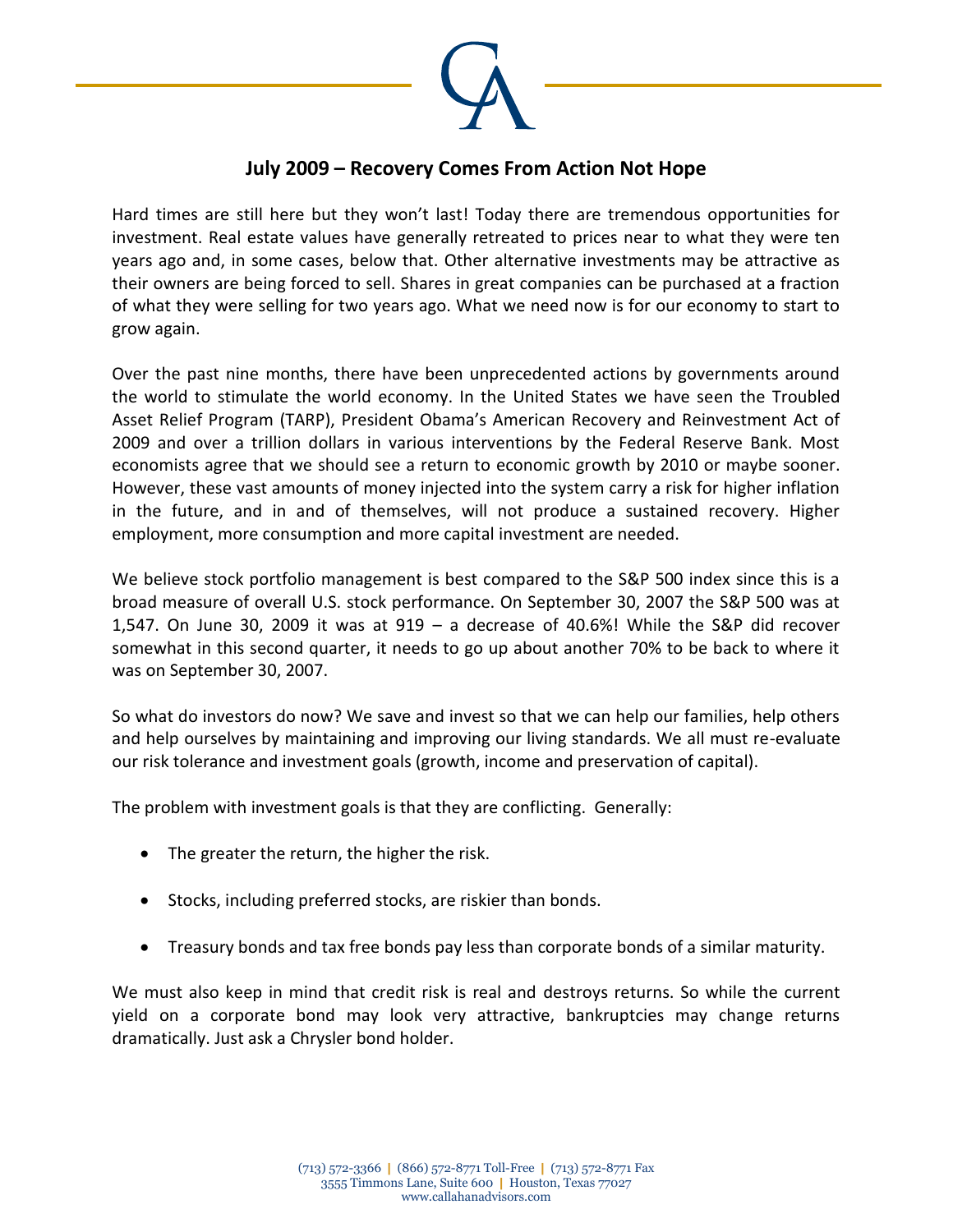

Many investment experts believe that history repeats itself and that future long-term results should be similar to past long-term results. We believe this too. So back to the central question: How do we recover?

If the S&P has to gain 70% to get back to its value on September 30, 2007, then consider the attached Exhibit, **Returns and Risks**. As you can see, if we have returns similar to current and expected returns, it could take years to recover. Also, any given security has either a low return or inflation and credit risk. As noted, high-yield securities generally have high risk. Just a few defaults can lower total returns or even result in more losses. In the current difficult economy the critical decision is how to allocate your portfolio between preservation of capital and growth.

**Preservation of capital** – We believe that in this portion of your portfolio little risk should be taken. Accordingly, short-term securities of the highest quality and Treasury Inflation bonds are the best choices.

**Growth** – We believe a diversified portfolio of stocks gives the best long-term returns commensurate with reasonable risks. Real estate and other alternative investments can also provide growth, but these generally have more illiquid markets, can be complex, and have high on-going costs and transaction costs. Risks of such assets are often understated by sellers or misunderstood by buyers.

Remember long-term is relative. A thirty year old has a different investment horizon than a seventy year old. In a June 15, 2009 article in *Time* magazine, Justin Fox concluded his article on different investment returns as follows: "Stocks are still the best investment for the long-run. But maybe not for your long-run."

In a different, more liquid environment, economic strategies can and should change. When interest rates are higher for high-quality fixed income securities and the chance of high inflation seems remote, then more of an allocation should be made to such securities.

In spite of all the talk about "change", we do not believe the long-term fundamentals of economics and investments have been altered. What is required now is for all of us to actively and realistically review our investment goals in line with our own time horizon, risk tolerance and personal values and make adjustments to fit those parameters. Passively hoping that things will be all right is not an option. Stated another way: Hope is not a strategy. As always we are happy to review your investment plan to be sure it meets your needs. Although these times have been difficult for us all, we believe a tailored investment plan should achieve the desired results and more peace of mind.